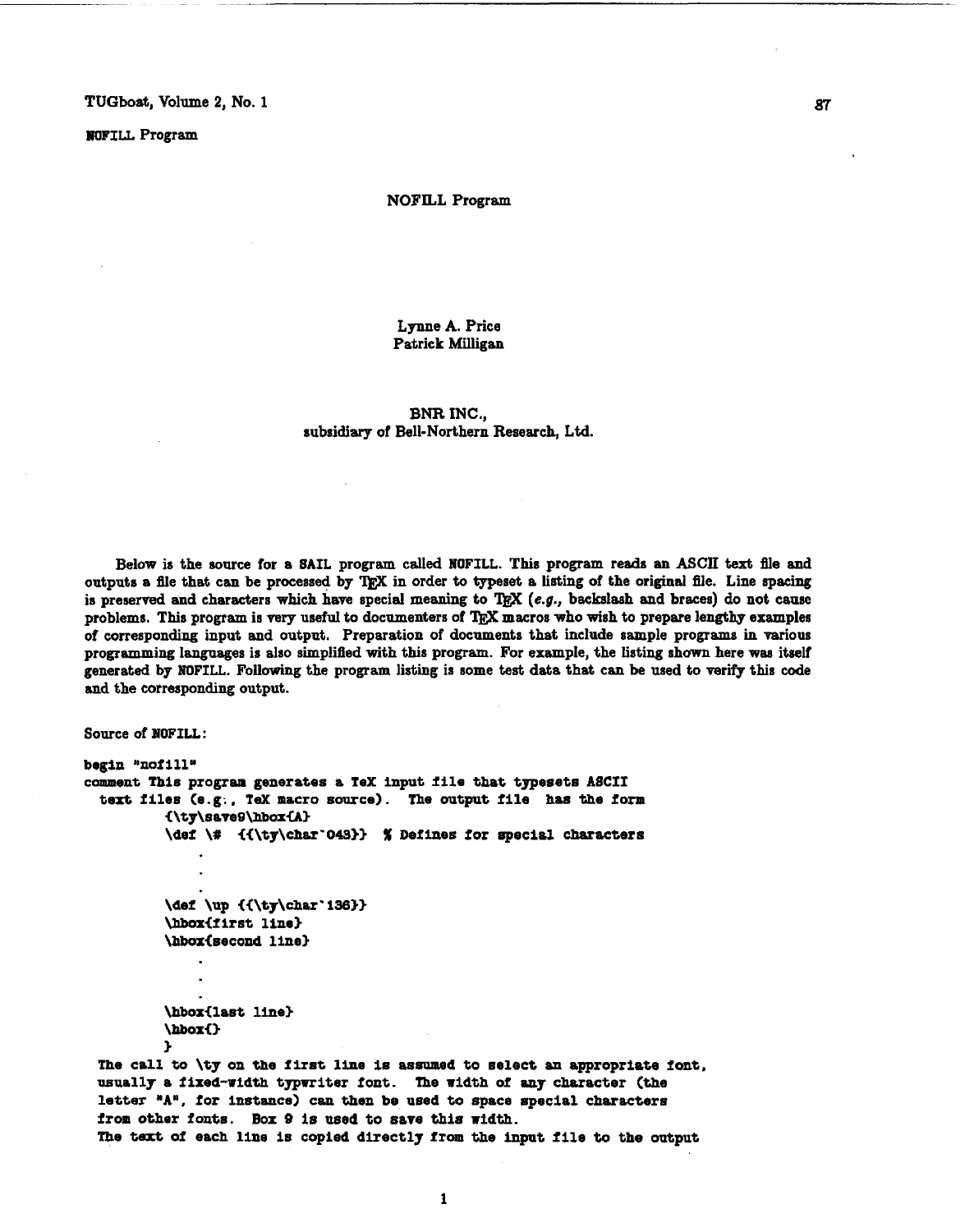#### WOFILL Program

```
file with special characters changed to macro calla (for example. a space 
  in the input is output as \sqrt{ } and a backslash is output as \sqrt{ }. Then
  long input lines occur, or when an input line contains several special 
  characters that expand to macros with long names, one \hbox call may
  be output over several lines in the output file. The macros used to output
  special characters are controlled by the SAIL macro "chartable" defined
  below. Users at different sites or with different applications may wish to 
  modify this table. 
define crlf = "'15&'12*; 
define cr = "15"; define 1f = "12";
define normal = "0", founder = "1", foundtab = "2", special = "3" ;
comment Output lines are broken after maxlen characters (or after the
  first control sequence that ertends past maxlen characters). This cutoff 
  makes output files easier to read on terminals with narrow'screens and 
  also prevents the generation of TeX input lines longer thaa the maximum 
  150 characters; 
define maxlen = "60" ;
require "<><> delimiters ;
comment The following table defines the processing performed on each input 
  character. The SAIL macro "action" has three parameters: the name of the
  ASCII character, the name of an action to be performed when the character
  is encountered (used to control the case statement in the main program loop). 
  and, for special characters, a string to be output when the character is 
  encountered. The order of actions in this table is significant--when
   changes are made, the order must be preserved. 
, 
define chartable=< 
  action(<NUL>,<special>,<"\up \bullet">),
  action(<"A (SOH)>, <special>, <"\up A">),
  action(<^B (STX)>, <special>, <"\up B">),
  action(<"C (ETX)>, <special>, <"\up C">),
  action(\text{CD (E0T)} > \text{Cspectal} > \text{Cap.}action(<^E (ENQ)>, <special>, <"\up E">),
  action(<-F (Am)>, <special>, <*\up Fa>), 
  action(<^G (BEL)>, <special>, <"\up G">),
  \texttt{action}(\text{CH (BS)} > \text{seceial} > \text{C} \text{up H} \text{F}action(<<sup>-</sup>I (HT)>,<foundtab>,<"\up I">),
 \text{action}(\langle \cdot, J(LF) \rangle, \langle \text{special} \rangle, \langle \cdot, \text{lup J} \rangle),
 action(<"K (VT)>, <special>, <"\up K">).
 action(<'L (FF) >, <special>, <*\up Lm>) , 
 action(<"M (CR)>,<foundcr>,<"\up M">),
 action(<"N (SO)>, <special>, <"\up N">).
 action(<<sup>-0</sup> (81)>,<special>,<"\up 0">),
 action(<P (DLE) >, <special>, <"\up P">),
 \text{action}(\leq \text{ (DC1)} > \text{ (special)} \leq \text{ (up (2)}),
 action(<"R (DC2)>, <special>, <"\up R">),
 action(<^S (DC3)>, <special>, <*\up 8">),
 action(<-? (DC4) > , <special>, <"\up Tm>) , 
 action(<<sup>-</sup>U (NAK)>, <special>, <"\up U">),
```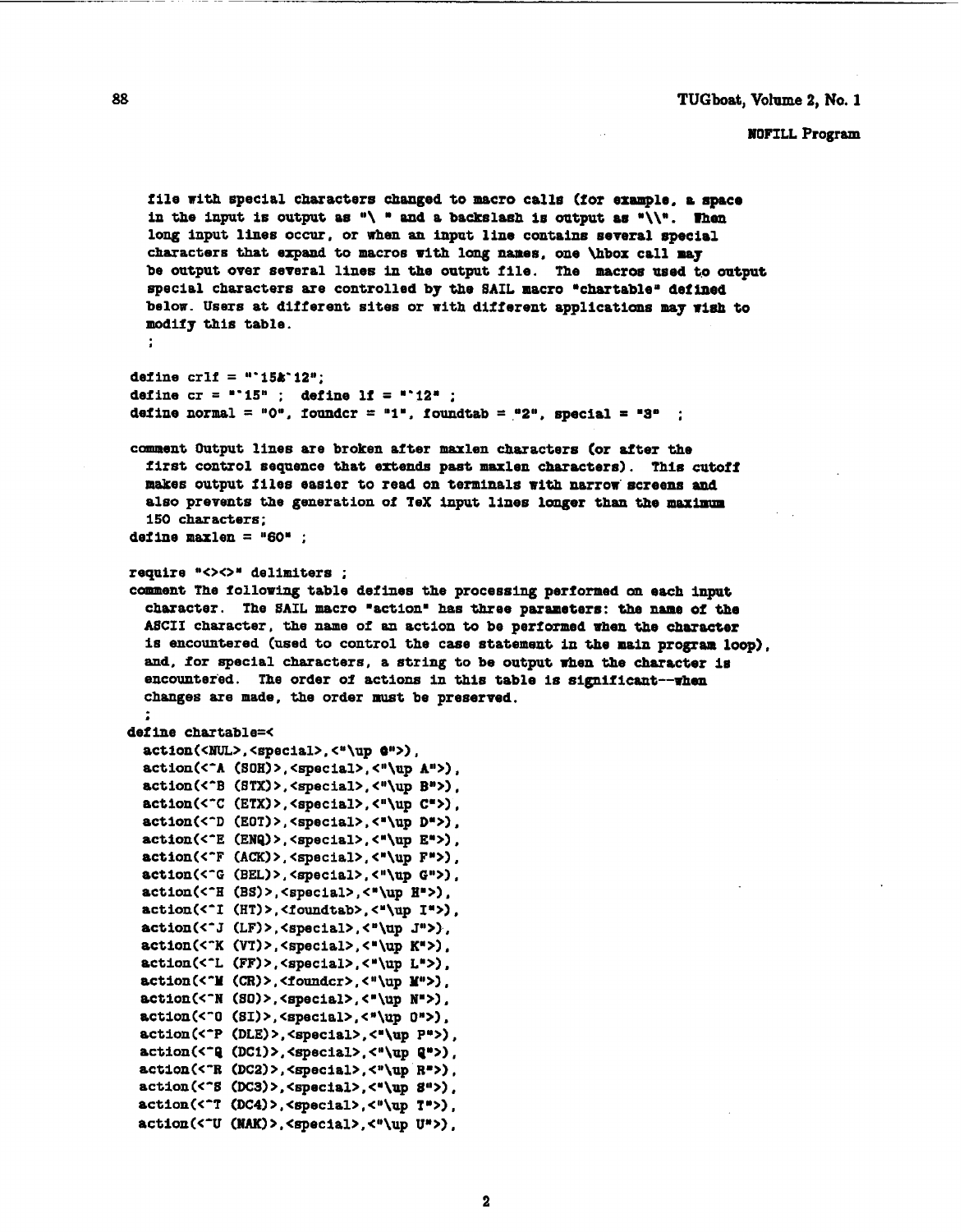### **INFILL Program**

```
actlon(<'V (BY#) >, <epecial>. <"\up Vw>) . 
   action(<*V (ETB) >, especial>. cm\up I*>) . 
   actian(<'X (CAN) >, <special>, <"\up Xu>) , 
   action(<'Y (EM) >. <special>. <'\up Yu>) . 
   \text{action}(\text{<-Z (SUB)} > \text{,} \text{`spectral} > \text{,'`up Z"'})action(<ESC>, <special>, <"\up IN>) , 
   action(<FS>, <special>, <"\up \\">I , 
   actlon(<GS> , <special>, <"\up 1 . 
   action(<R8>,<special>,<"\up \"">),
   action(<US>, <special>, <"\up \_">),
   action(<space>,<special>,<"\ ">),
   action(<!>, <normal>,<")). 
   action(<">,<normal>,<"">);
   action(<#>,<special>,<"\#">),
   action(<$>, <special>, <"\$">),
    action(<%>, <special>, <"\%">),<br>action(<&>, <normal>, <"">),
   \text{action}(\langle \cdot \rangle, \langle \text{special} \rangle, \langle \cdot \rangle).
   \texttt{action}(\langle \rangle, \langle \texttt{normal}\rangle, \langle \texttt{""}\rangle),
   action(<)>,<normal>,<"">),
   action(<*>, <normal>. <"'>), 
   action(<+>,<normal>,<"">),
   action(<,>,<normal>,<"">),
   action(<->, <normal> , 
   action(<.>,<normal>,<"">),
   action (</>. <normal>, , 
   llO1 action(<digits>, (aormal>, ('9) , 
   \texttt{action}(\langle \cdot \rangle, \langle \texttt{normal}\rangle, \langle \texttt{""} \rangle).
   action(<;>,<normal>,<**>),
    action(<less than>,<normal>,<*">),<br>action(<=>,<normal>,<"">),
   action(<=>.<normal>.<"">).<br>action(<greater than>.<normal>.<"">).
   action(<?>, <normal>,<"'>) , 
   action(<0>,<normal>,<"">),
   [26] action(<upper case letters>,<normal>,<"">),
   action(< C>, <normal>, 
   action(<\>, <special>, <w\\'>), 
   action(<]>,<normal>,<"">),
   action(<<sup>-</sup>>,<special>,<"\"">),
   \texttt{action}({\langle} _{\texttt{a}}, {\langle} \texttt{special} {\rangle}, {\langle}^{\texttt{a}} {\langle}_{\texttt{a}} \texttt{m} {\rangle}),
   action(<~>.<specIal>, <m\-m>), 
   [26] action(<lower case letters>, <normal>, <**>>,
   action(<{>,<special>,<"\{">),
   \text{action}(\langle \rangle, \langle \text{special}\rangle, \langle \text{``}\rangle).
   action(<}>,<special>,<"\}">).
  \text{action}(\langle ^{-}\rangle, <\text{special}\rangle, <"\langle ^{-}\rangle),
  \texttt{action}(\langle \texttt{DEL} \rangle, \langle \texttt{spocial} \rangle, \langle \texttt{I} \rangle, \langle \texttt{I} \rangle)\mathbf{r}:
daZlne action(a,b,c) = <b>; 
preloadtXwith chartable; 
intieger array states 10: 1271 ; 
 lnteger array states[0:127] ;<br>redefine action(a,b,c) = <c> ;
 pedefine action(a,b,c) = <<br>preload?Xwith chartable;
```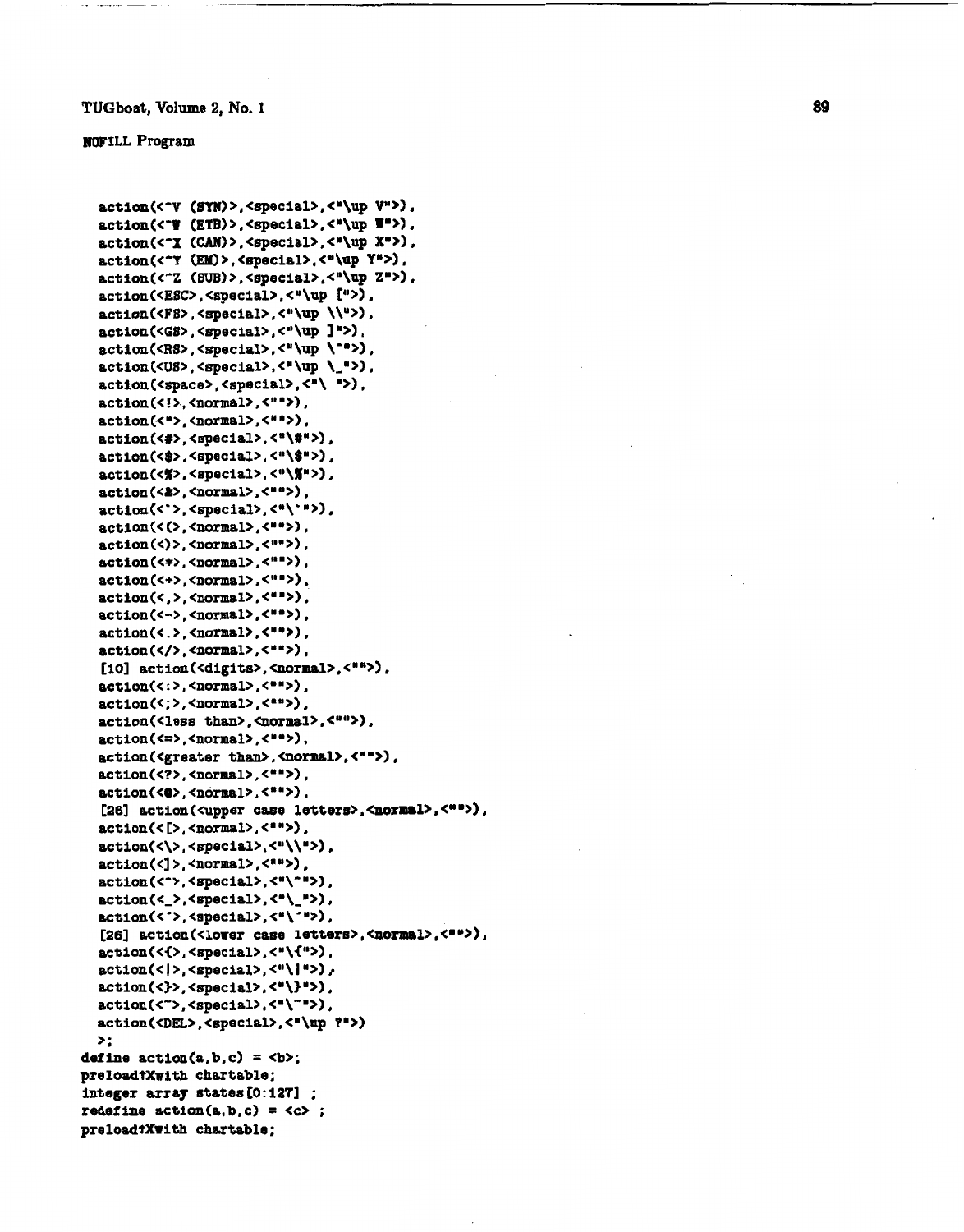**NOFILL Program** 

```
string array strings 10 : 1271 ; 
external integer !SKIP! ; 
string inf ile, outf ile, nextchar; 
integer chan, dbreak, deof, table. state, outxnt, incnt, i, spacestotab ; 
boolesn skipnext ; 
procedure cntprint(str1ng 8); ccamnt Output a string and count its length; 
  begin
     outcnt := outcnt + length(s1 ; 
      putcnt := ou<br>pri<mark>nt(s) ;</mark>
   end ; 
 !SKIP! := TRUE ; 
print("NOTE', crlf) ;
rrllile !SKIP! do begin 
  print ("Input file name? ");
  infile := intty; 
  lookup(chan, Infile, deof 1 ; 
  chan := openfile(infile, "ROE") ;
  if !SKIP! then begin 
     infile := lnfile&*.TWm; 
     lookup(chan,infile, door);cham := openfile(infile, "ROEm) ; 
     if !SKIP! then print(intile, " bad. Try again...".cr1f);end ; 
  end; 
setinput (chan, 1. dbreak, deoi);
print ("Output file (Deiault : IOFIU. IW) ? '1 ; 
if (outfile:=intty) = "" then outfile:=*NOTEILL.TEX" ;setprint (oatf ile , .Fm) ; 
print("{\ty",crlf) ;
print (*\def \# ii\ty\~hsr'0433)~, cr 1s) ; 
print ("\def \$ {{\ty\char'044}}", crlf) ;
print P\aer \% ii\ty\char'04533., crlf) ; 
print ("\def \' ii\ty\char'0153P, crlf) ; 
print ('\&el \\ ii\ty\char' 1343>", crlf l ; 
 print("\def \\ {{\ty\char`134}}", crlf) ;<br>print("\def \<sup>-</sup> {{\ty\char`017}}", crlf) ;
 print("\def \~ {{\ty\char`O17}}", crlf) ;<br>print("\def \_ {{\ty\char`O32}}", crlf) ;
print ("\def \_ {{\ty\char'032}}", crlf) ;<br>print ("\def \' {{\ty\char'016}}", crlf) ;
print (*\def \i C<\ty\char' 17333., crlf) ; 
print (Wef \ I ii\ty\chsr' 17433*. crli) ; 
print("\def \) {({\t y\char'176})}", cril) ;print ("\def \" {{\ty\char'024}}", crlf) ;
print ("\def \up ii\ty\char' i363>*, crlf) ; 
print(crlf, "\hbox{") ;
setbreak(table := getbreak, "", "", "I") ;
deof := 0 ;
```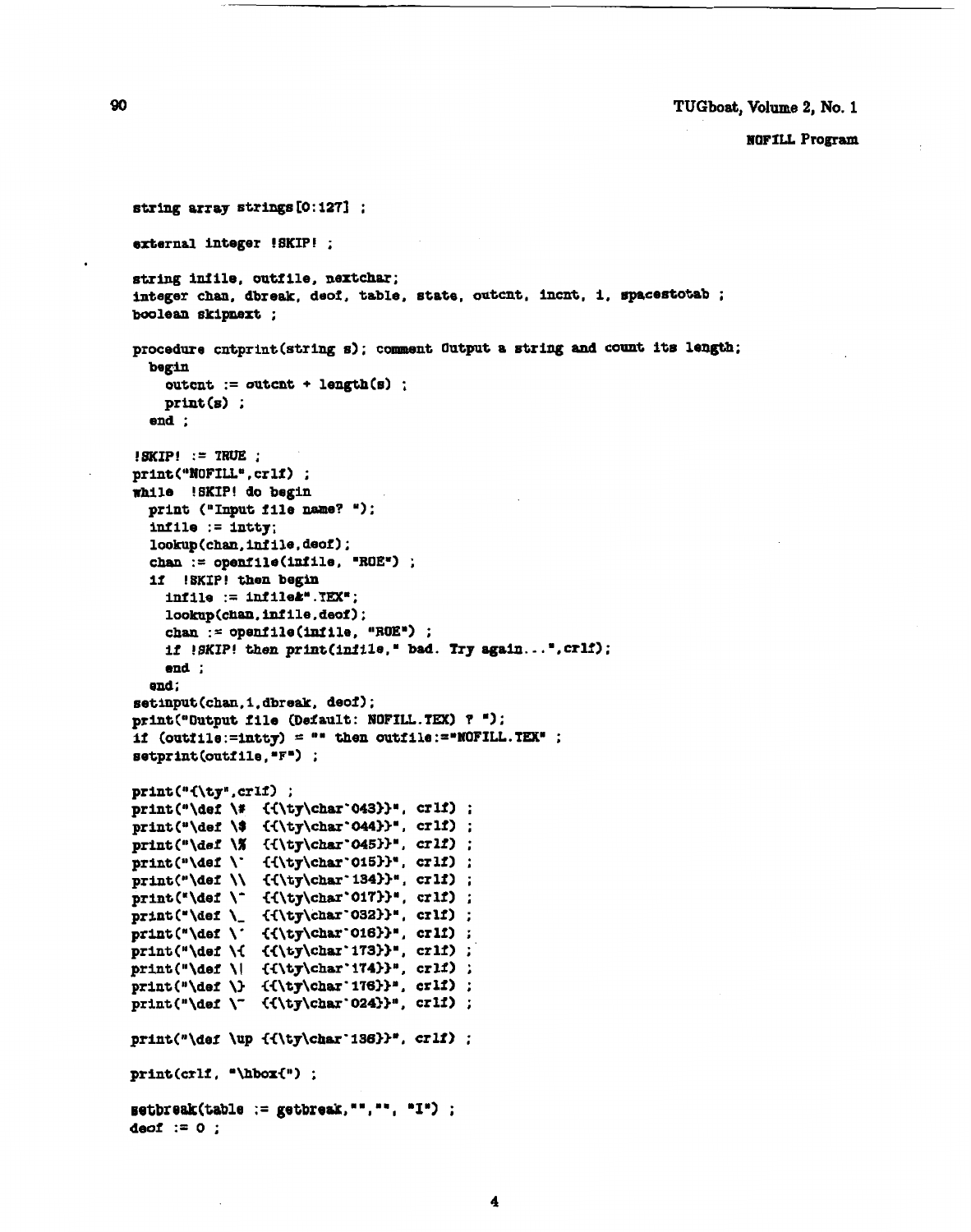**nEIWrILL Program** 

```
nextchar := input(char, table) ;
incnt:= 1 : comment incnt counts characters on input line :
outcnt := length("\hbox{\tt \char'4}") ; comment outcnt counts characters on output line ;
while NOT deof do begin 
  if outcnt > maxlen then begin 
    print('\!* L crlf) ; 
    outcnt := 0:
     end ; 
  skipnext := FALSE ; comment used for "lookahead" in cr-lf pairs ;
  case states Cnextcharl of - begin 
     [normal]
       begin 
         cntpr int (nextchar) ;
       end ; 
     [special] 
      begin 
         cntprint (strings [nextchar] ) ;
       end ; 
     [foundcr]
      begin 
         nextchar := input(char. table) ;
         if nextchar = 1f then begin
           print("P", crit, "\\hboxf");
           incnt := 0;
           outcnt := length("\hbox{") ;
           end 
         else begin 
           cntprint (strings [crl) ; 
           shipnext := TRUE ; 
           end ; 
      end ; 
     [foundtab]
      begin 
        spacestotab := 8 - ((incnt - 1) HOD 8) ; 
        for 1 := 1 step 1 until spacestotab do cntprint(\mathbf{F} \setminus \mathbf{F}) :
         incnt := incnt + spacestotab -1;
      end 
    end ; 
  if NOT skipnext then nextchar := input(chan, table) ;
  incnt := incnt +1 ;
  end ; 
print (93'1 ; 
end "nofill'; 
Test data for NOFILL : 
ASCII Test: tJ1KtL1M1N101P1Q1R1S1T1U1V1W1X1Y1Z1[1\1]1^1_
TATBTCTDTETFTGTH
 !"#$%#`()*+,-./0123456789:;<=>?
eABCDEFGHIJKLMNOPQRSTUVWXYZ[\]-
"abcdefghijklmnopqrstuvwxyz{|}"t?
```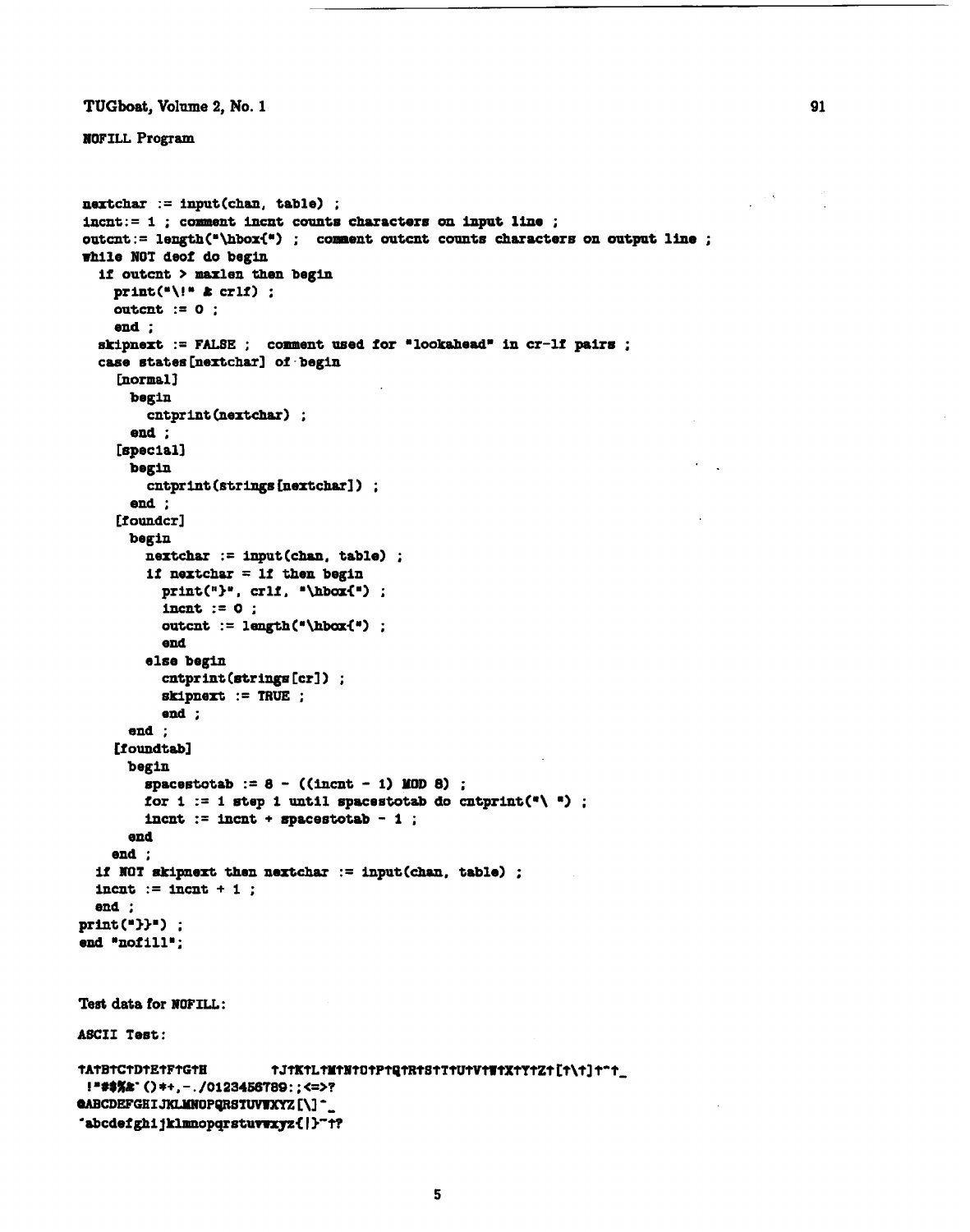```
\hbor(ASCII\ Test:) 
\hbarO 
\hboxi\up A\up B\up C\up D\up E\up F\up G\up H\ \ \ \ \ \ \ \ \I 
\up J\U~ up t\up M\UP up o\ap p\up u\up up s\ap ~\ap u\up Y\I 
\up T\up X\up Y\up Z\up [\up \\\up ] \up \-\up \_}
\hboxi\ I w\a\%&\- o a+, - . /0123458789 : ; <=>?3 
\hbox{@ABCDEFGHIJKLMNOPQRSTUVWXYZ [\\]\^\_}
\hbox{\'abcdefghi jklmnopqrstuwwxyz\{\|\}\<sup>-</sup>\up ?}
\hlxxil 
\hbox{}
```

```
{\ty
\def \# {{\ty\char'043}}
\def \$ {{\ty\char'044}}
\def \% {{\ty\char'045}}
\def \` {{\ty\char'015}}
\def \\ {{\ty\char'134}}
\def \"{{\ty\char'017}}
\def \_ {{\ty\char'032}}
\def \' {{\ty\char'016}}
\def \{ {{\ty\char'173}}
\def \| {{\ty\char'174}}
\det \" {{\ty\char'024}}
\def \up {{\ty\char'136}}
```
Test data output from **NOFILL:** 

| (tabs)<br>٠<br>ъ<br>d<br>C<br>Ĩ<br>а.<br>g<br>bb<br>dd<br>11<br>cc<br>88<br>66<br>88<br>ddd<br>111<br>bbb<br>288<br>ccc<br><b>996</b><br><b>EBS</b><br>1111<br>dddd<br><b>bbbb</b><br><b>CCCC</b><br>6866<br>8888<br><b>EEEE</b><br>ddddd<br>IIIII<br>ppppp<br><b>CCCCC</b><br>22222<br><b>00000</b><br>88888<br>dddddd<br>fiitti<br>pppppp<br>222223<br>cecece<br><b>eeeeee</b><br>EEEEEE<br>ddddddd<br>ppppppp<br><b>IIIIIII</b><br><b>CCCCCCC</b><br><b>Baaaaa</b><br>6666666<br>EEEEEEE<br>(spaces and tabs)<br>٠<br>ъ<br>d<br>8<br>c<br>g<br>ъ<br>đ<br>c<br>a<br>g<br>a<br>ъ<br>d<br>c<br>8.<br>e<br>£<br>b<br>d<br>a<br>c<br>e<br>g<br>ъ<br>d<br>c<br>e<br>g<br>ъ<br>đ<br>c<br>g<br>e<br>ъ<br>d<br>f<br>c<br>а.<br>g<br>e<br>(spaces)<br>(multiple tabs) | 12345678901234567890123456789012345678901234567890 |  |  |  |
|----------------------------------------------------------------------------------------------------------------------------------------------------------------------------------------------------------------------------------------------------------------------------------------------------------------------------------------------------------------------------------------------------------------------------------------------------------------------------------------------------------------------------------------------------------------------------------------------------------------------------------------------------------------------------------------------------------------------------------------------------------------|----------------------------------------------------|--|--|--|
|                                                                                                                                                                                                                                                                                                                                                                                                                                                                                                                                                                                                                                                                                                                                                                |                                                    |  |  |  |
|                                                                                                                                                                                                                                                                                                                                                                                                                                                                                                                                                                                                                                                                                                                                                                |                                                    |  |  |  |
|                                                                                                                                                                                                                                                                                                                                                                                                                                                                                                                                                                                                                                                                                                                                                                |                                                    |  |  |  |
|                                                                                                                                                                                                                                                                                                                                                                                                                                                                                                                                                                                                                                                                                                                                                                |                                                    |  |  |  |
|                                                                                                                                                                                                                                                                                                                                                                                                                                                                                                                                                                                                                                                                                                                                                                |                                                    |  |  |  |
|                                                                                                                                                                                                                                                                                                                                                                                                                                                                                                                                                                                                                                                                                                                                                                |                                                    |  |  |  |
|                                                                                                                                                                                                                                                                                                                                                                                                                                                                                                                                                                                                                                                                                                                                                                |                                                    |  |  |  |
|                                                                                                                                                                                                                                                                                                                                                                                                                                                                                                                                                                                                                                                                                                                                                                |                                                    |  |  |  |
|                                                                                                                                                                                                                                                                                                                                                                                                                                                                                                                                                                                                                                                                                                                                                                |                                                    |  |  |  |
|                                                                                                                                                                                                                                                                                                                                                                                                                                                                                                                                                                                                                                                                                                                                                                |                                                    |  |  |  |
|                                                                                                                                                                                                                                                                                                                                                                                                                                                                                                                                                                                                                                                                                                                                                                |                                                    |  |  |  |
|                                                                                                                                                                                                                                                                                                                                                                                                                                                                                                                                                                                                                                                                                                                                                                |                                                    |  |  |  |
|                                                                                                                                                                                                                                                                                                                                                                                                                                                                                                                                                                                                                                                                                                                                                                |                                                    |  |  |  |
|                                                                                                                                                                                                                                                                                                                                                                                                                                                                                                                                                                                                                                                                                                                                                                |                                                    |  |  |  |
|                                                                                                                                                                                                                                                                                                                                                                                                                                                                                                                                                                                                                                                                                                                                                                |                                                    |  |  |  |
|                                                                                                                                                                                                                                                                                                                                                                                                                                                                                                                                                                                                                                                                                                                                                                |                                                    |  |  |  |
|                                                                                                                                                                                                                                                                                                                                                                                                                                                                                                                                                                                                                                                                                                                                                                |                                                    |  |  |  |
|                                                                                                                                                                                                                                                                                                                                                                                                                                                                                                                                                                                                                                                                                                                                                                |                                                    |  |  |  |

**Tab** test:

**TUGboat, Volume 2, No. 1** 

**IIOFILL Program**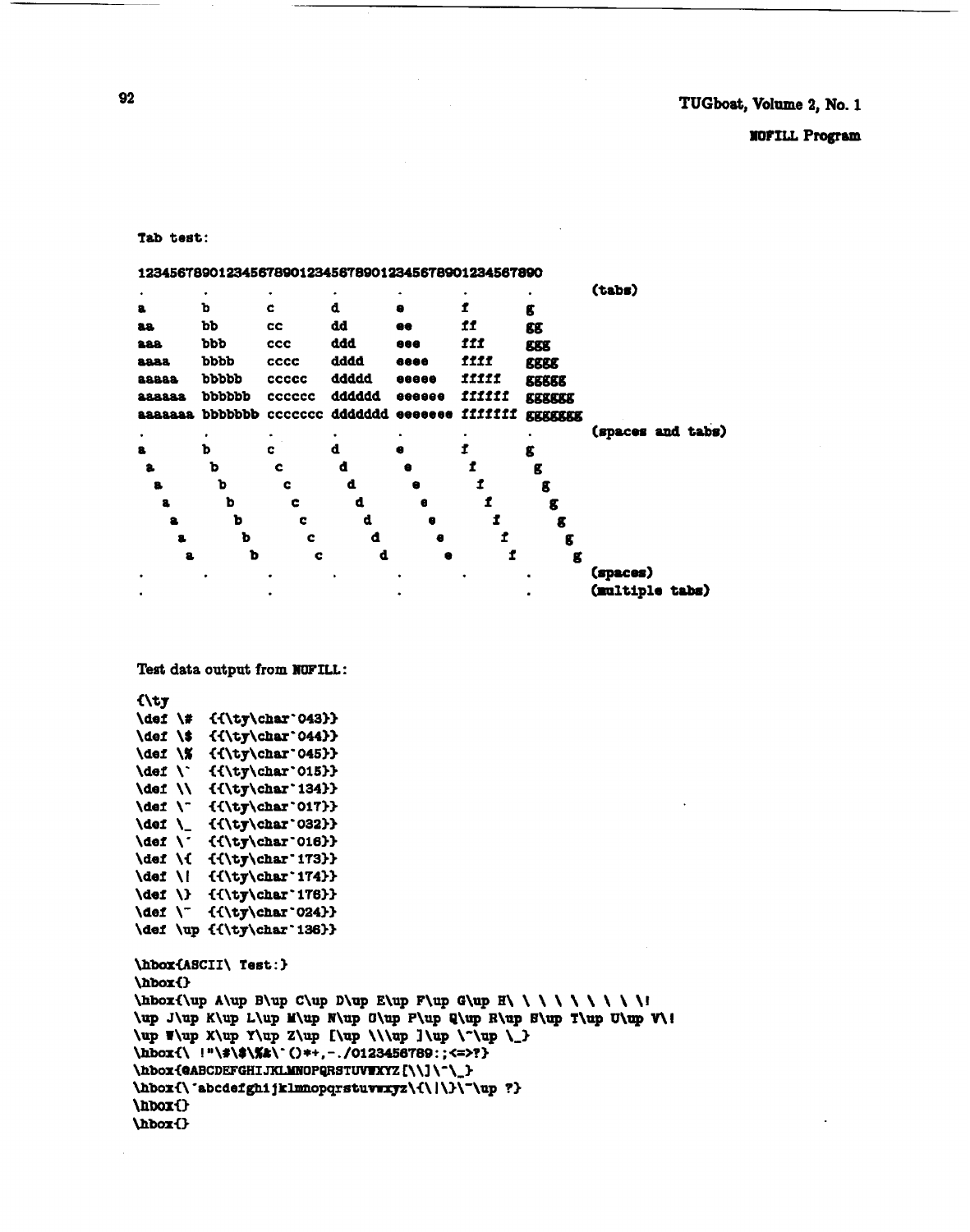#### **WOFILL Program**

\hboxCTab\ teat:) \hboxO \hbox{12345678901234567890123456789012345678901234567890} **\hbcuC.\\\\\\\** .\\\\\\\ .\\\\\\\.\\\\\\\\I .\\\\\\\ .\\\\\\\.\\\\\\\CtaW)3 **\hbwCa\\\\\\\b\\\\\\\c\\\\\\\d\\\\\\\\!**  e\\\\\\\*1*\\\\\\\\g>  $\Delta$ ee\\\\\\\II\\\\ $\{sg\}$ \aboxiaaa\ \ \ \ \ bbb\ \ \ \ \ ccc\ \ \ \ \ **ddd\** \ \ \ \ earn\! \\\\\fff\\\\\ggg>  $\hbox{\tt \#}$  $fff \land \ \ \$  gggg}  $\hbox{\tt \AA}$  \hbor{aasaa\ \ \ bbbbb\ \ \ ccccc\ \ \ dddd\ \ \ eeeee\ \ \ \ \!  $ffff \wedge \ \ \ \$ ggggg} \hboxiaaaaaa\ \ bbbbbb\ \ cccccc\ \ **dddddd\** \ eeeeee\ \ fifff\!  $f \setminus \{ \text{gggggg} \}$ \hbox{aaaaaaa\ bbbbbbb\ ccccccc\ ddddddd\ eeeeeee\ ffffff\ g\! **axsgao**  \hbarC.\\\\\\\ .\\\\\\\-\\\\\\\.\\\\\\\\I .\ \ \ \ \ \ \ .\ \ \ \ \ \ \ .\ \ \ \ \ \ \ Capace=\ **md\** %a\?  $bs$ )  $\}$  $\Delta\to\infty$ ia $\Delta\to\infty$  $e\{X\}\{Y\}\{Y\}\{Y\}\{Y\}$  $\label{th:1} $$\hbox{Cov} {\hbox{Im} \bf{U} \setminus \bf{U} \setminus \bf{I} \setminus \bf{I} \setminus \bf{I} \setminus \bf{I} \setminus \bf{I} \setminus \bf{I} \setminus \bf{I} \setminus \bf{I} \setminus \bf{I} \setminus \bf{I} \setminus \bf{I} \setminus \bf{I} \setminus \bf{I} \setminus \bf{I} \setminus \bf{I} \setminus \bf{I} \setminus \bf{I} \setminus \bf{I} \setminus \bf{I} \setminus \bf{I} \setminus \bf{I} \setminus \bf{I} \setminus \bf{I} \set$  $\{\phi\}\setminus\{\phi\}\setminus\{\phi\}\setminus\{\phi\}$ **\hboxi\\a\\\\\\\b\\\\\\\c\\\\\\\d\\\\\\I**   $\{ \Lambda \}$  of  $\{ \Lambda \}$   $\{ \Lambda \}$   $\{ \Lambda \}$   $\{ \Lambda \}$   $\{ \Lambda \}$   $\{ \Lambda \}$   $\{ \Lambda \}$   $\{ \Lambda \}$ **\hbox€\\\a\\\\\\\b\\\\\\\c\\\\\\\d\\\\\I**   $\{\lambda \setminus \{e\} \setminus \{f\} \setminus f \setminus f \setminus f \setminus f \setminus f \setminus f \setminus g\}$ \hbox{\\\\a\\\\\\\\b\\\\\\\\\c\\\\\\\d\\\\\  $\{\{1\}\setminus\{0\}\setminus\{1\}\setminus\{1\}\setminus\{1\}\setminus\{1\}\setminus\{1\}\setminus\{1\}$  $\Delta$ **d\\\\\\\e\\\\\\\S\\\\\\\g3 \hbwi\\\\\'\a\\\\\\\b\\\\\\\c\\\\\\\!**   $\{d\}\{T\{d\}$ **\mi.\\\\\\\.\\\\\\\.\\\\\\\.\\\\\\r**  \\ .\\\\\\\ .\\\\\\\ .\\\\\\\ (€pa-813 \bba\*i.\\\\\\\\\\\\\\\ **.\\\\\\\\\\\\\\\\I**  .\ \ \ \ \ \ \ \ \ \ \ \ \ \ \ .\ \ \ \ \ \ \ Wltiple\ tabs\! > \hbox{} \hboxU)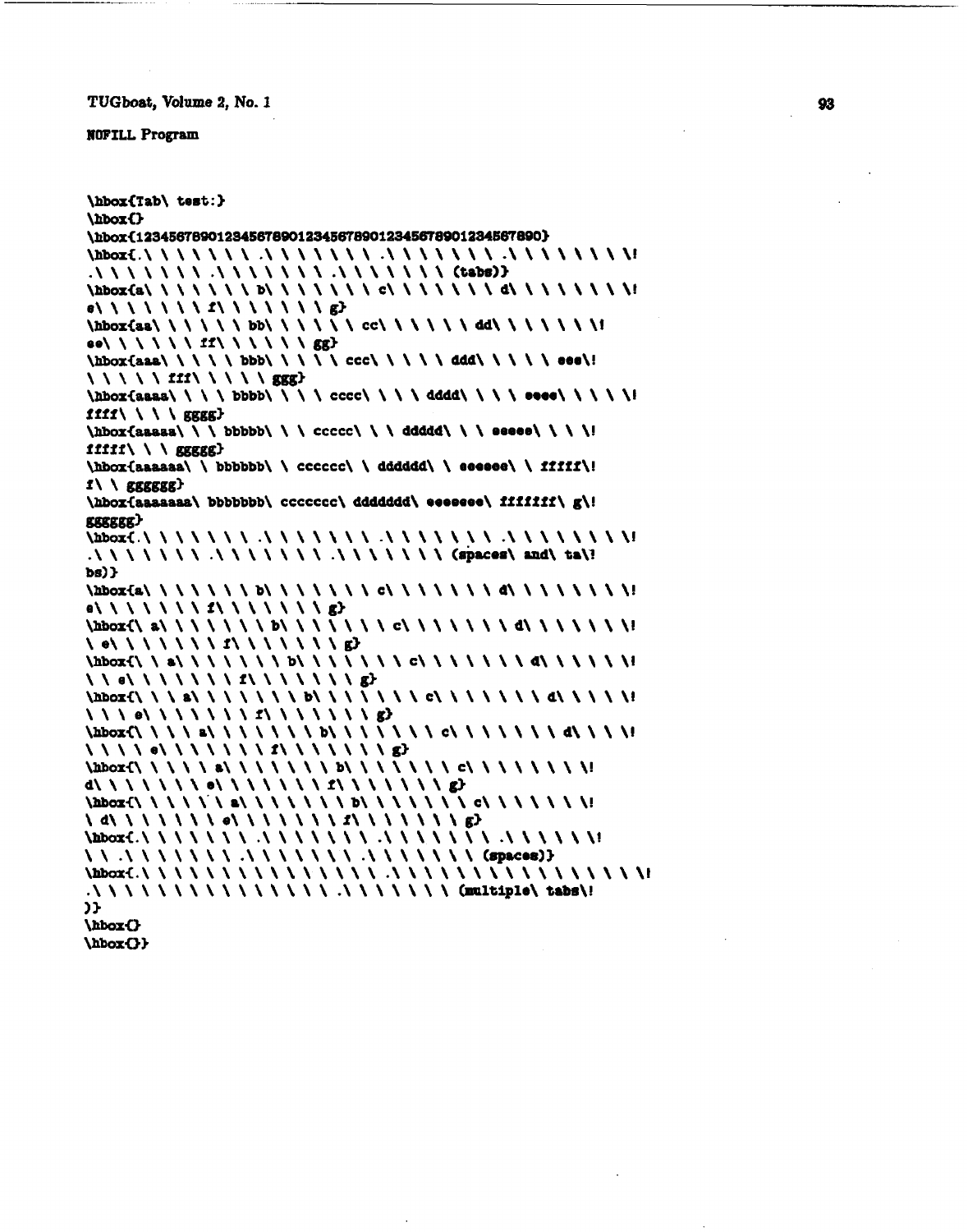Page 1

Pascal NOFILL

```
(* Generate TEX input file to typeset ASCII text (i.e. TEX macro source) *)
(* Written using Hedrick's TOPS-20 Native Mode Pascal compiler *)
Program NoFill(Input, Output);
Const
                               (* Maximum length of output line *)
   MaxLen = 60;
   LF = 012B:
                               (* ASCII Line Feed *)Type
    CharClass = (Printing, Quoted, Control, HTab, Return);
Var
    NextChar:
              Char;
    CharType: Array [O..177B] of CharClass;
    InCount:
               Integer;
    OutCount: Integer;
    I:Integer;
                              (* Scratch counter *)
Procedure Initialize;
                              (* Initialize CharType array... *)
Begin (*Initialize*)
    (* Start of ASCII Control Characters: *)
   For I := 000B to 010B Do
                                       (*) NUL to BS *)CharType [I] := Control;
   CharType [O11B] := HTab;
                                       (* TAB *)CharType [012B] := Control;
                                       (* LF*)CharType[013B] := Control;(*  VT *)CharType [014B] := Control;
                                       (* FF *)CharType [O15B] := Return;
                                       (* CR *)For I := 016B to 037B Do
                                       (* 80 to US *)CharType [1] := Control;
   (* End of ASCII Control Characters *)
   CharType [040B] := Quoted;
                                       (* Space *)(*) *)
   CharType [041B] := Printing;
   CharType [042B] := Printing;
                                     (* " *)CharType[043B] := Quoted;(*  # * )CharType[044B] := Quoted;(* * * )CharType [O45B] := Quoted;(* % *)CharType [046B] := Printing;
                                       (* 1)CharType [O47B] := Quoted;
                                      (* * * )For I := 050B to 132B Do
                                      (*) (to Z *)CharType [1] := Printing;
```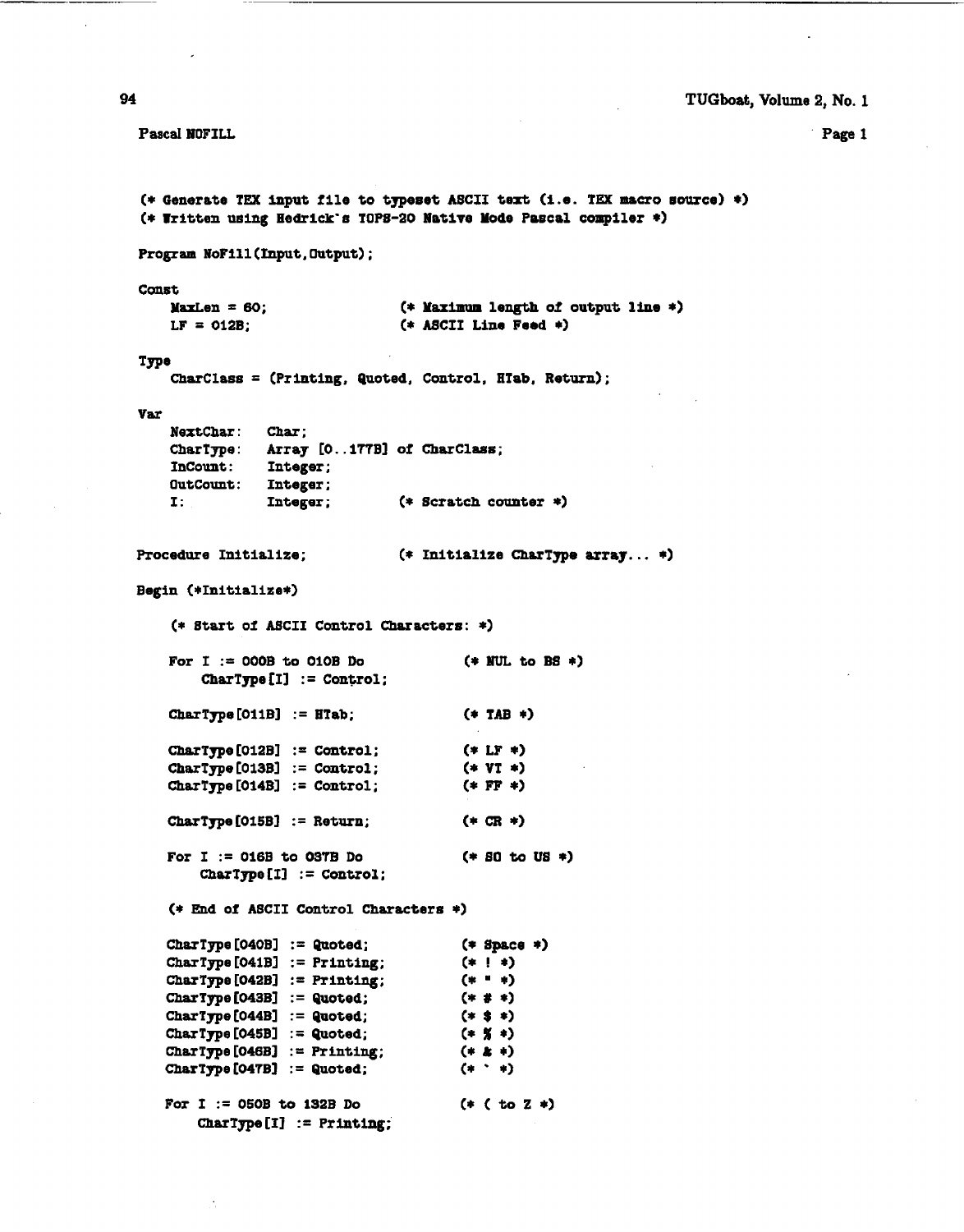**Page** 2

Pascal NOFILL

```
CharType [133B] := Printing;
                                           (* 1 *)CharType [134B] : = Quoted;
                                            (*) (*)CharType[135B] := Printing;(41)CharType[136B] := Quoted;(* - *)CharType[137B] := Quoted;(* - *)CharType[140B] := Quoted;(* * * )(* a to z *)For I := 141B to 172B Do
         CharType [I] := Printing;
                                            (*) (*)Chapter 173B := Quoted;
    Chapter 174B := Quoted;
                                            (*) *)
    CharType [175B] : = Quoted;
                                           (*) *)(* - *)CharType[176B] := Quoted;(* DEL *)CharType[177B] := Control;End; (*Initialize*)
Procedure OutChar (InChar: Char) ;
var 
                                  (* Spaces needed to expend a TAB *) (* Used for lookahead in CR-LF pairs *) 
    Spaces: Integer;<br>NextChar: Char;
    NextChar:
Begin (*Output*) 
    InCount := InCount + 1;
    Case CharType [Ord(InChar)] of
        Printing:
                     Begin 
                          Trite (InChar) ; 
                          \text{OutCount} := \text{OutCount} + 1;End; 
         Quoted: 
                     Begin
```
Control:  $T = \text{Tr}(\cdot \setminus \cdot, \text{InChar})$ ;  $\text{OutCount} := \text{OutCount} + 2$ ; **End** ; Begin Irite('\up **'1;** 

 $\text{OutCount} := \text{OutCount} + 4$ ; InCount := InCount  $-1$ ; If Ord(1nChar) > 1OOB **Then** Begin (\* **DEL** is Special \*) **OutChar (Chr** (Ord (Inchar) - 1OOB) ) ; End Else Begin  $0$ utChar (Chr (Ord(InChar) + 100B)); **End;** 

**End**: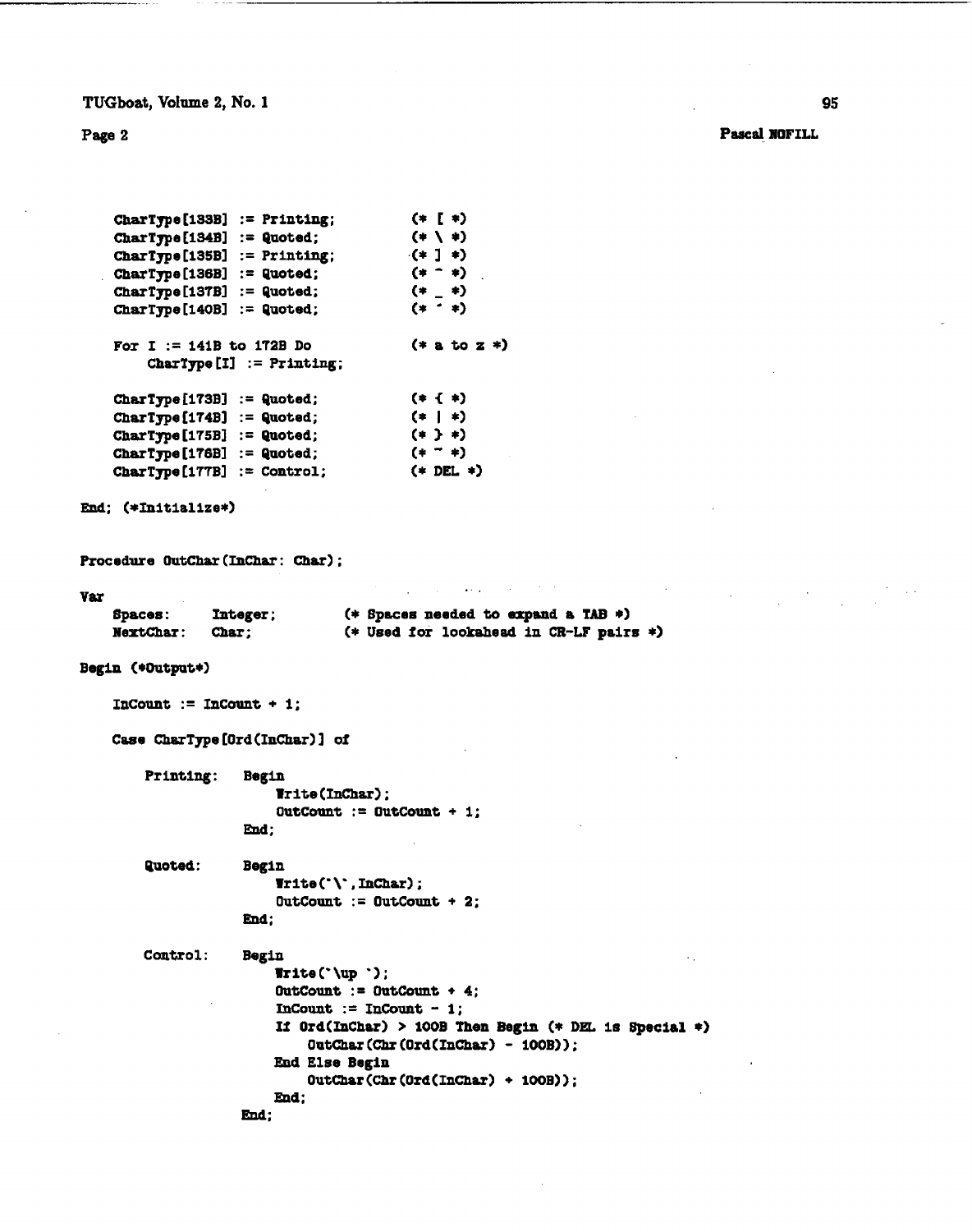**page a** 

**Pascal MOFILL** 

```
HTab:
                      Begin 
                          Spaces := 8 - ( CInCount - 1) XOD 8) ; 
                          For I := 1 to Spaces Do Write ('\ ');
                          OutCount := 0utCount + 2*Spaces;
                          InCount := Incount + Space8 - 1; 
                      mi; 
         Re turn: Begin 
                          Read (NertChar) ; 
                          Xf Ord(HaxtChar) = LF Then Begin 
                              WriteLn('}');
                              Irite('\hbox{');<br>OutCount := 6;
                                                    OutCount := 6; (* Length of bboxi *I 
                              InCount := 0; 
                          End Else Begin 
                              Write('\up Y'); 
                              OutCount := OutCauot + 5; 
                              Outchar (Nextchar) ; 
                          End; 
                     End; 
    End; (*Case*) 
End: (*OutChar*)
Begin (*NoFill*)
    Initialize;
                                   (* Set up CharType array *)
    Tritelm('_{\ty'}):Triteln('\def \# {\{ \ty\char' 043\}'}WriteLn('\def \$ {{\ty\char''044}}');
    WriteLn('\def \% {{\ty\char''045}}');
    WriteLn('\def \'' {{\ty\char''015}}');<br>WriteLn('\def \\ {{\ty\char''134}}');
    Triteln' \det \ ^{\{ \ty\char'017\}}');
    Triteln('\det \ _ {\{ \ty\char' 032\}'};
    \texttt{Fritelm('\def \{'\tf\ty\char'016)}')};WriteLn('\def \{ {{\ty\char''173}}');
    Tritelm('\det \\\{\{ \ty\char' 174\}^\})Triteln('\det' ' {\{ \ty\char' 024\}'}[TriteLn('\def \uparrow\{\\ty\char' 136\} ;
    Trite (. \hbar<' ) ; 
    OutCount := 6; 
                                  (* Length of \hbox{ *)
   InCount := 0; 
   While Not (Eof (Tnput) ) Do 
   Begin
```